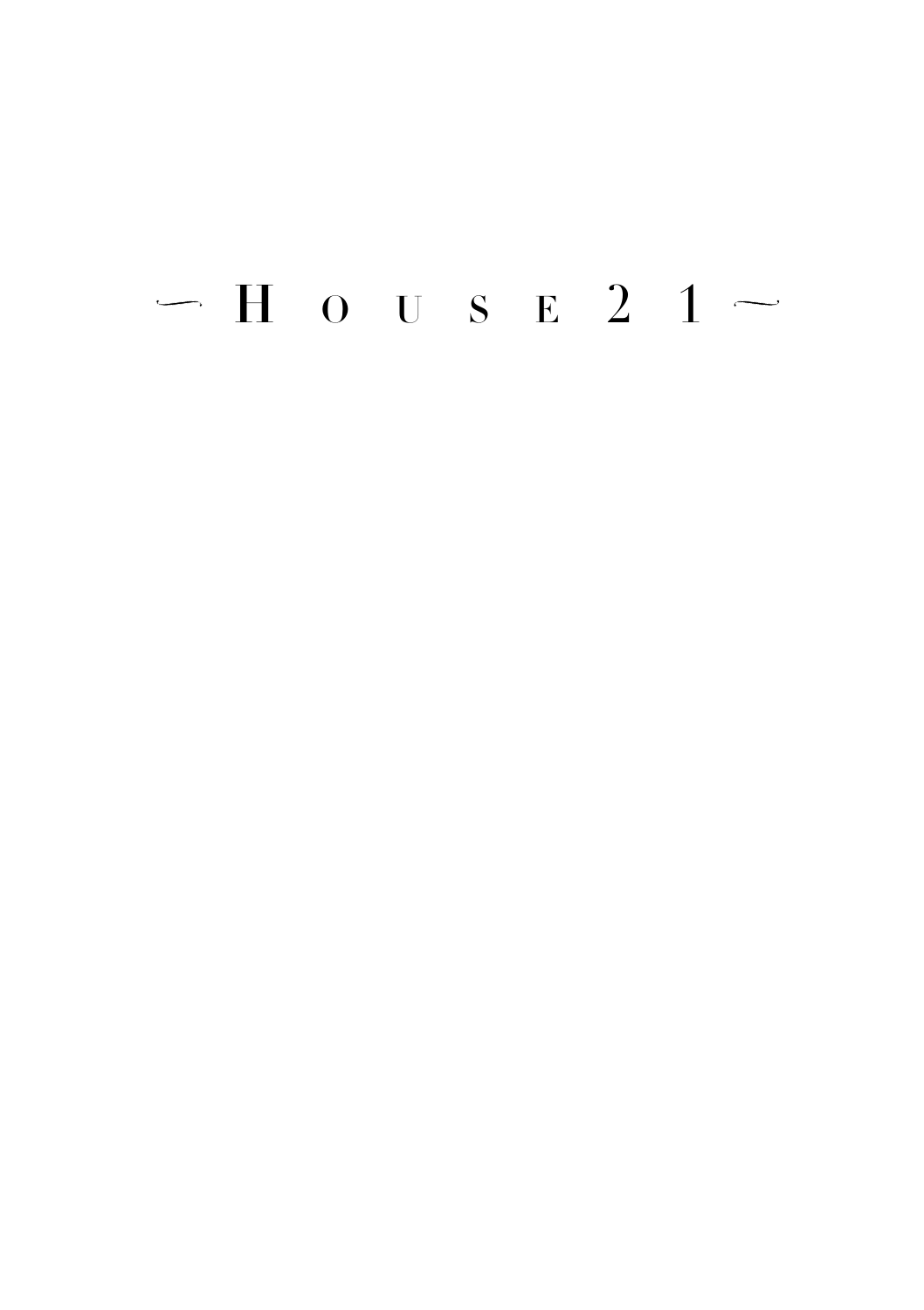### **WELCOME**

### GRAND, ECCENTRIC, ICONIC

Indulge yourself in the voyage of the senses that is House 21. Lose and find yourself in its eclectic, unusual mix of times past and present - a winning hub of aesthetic details, fanfares of colour and unexpected objets d'art.

We offer a haven to suit all aspects of appreciation but whatever you do expect, expect the unexpected and revel in time well spent with souvenirs of glorious days and elegant nights to treasure in your mind. A nd who could have put it so perfectly, when it comes to contemplation but Socrates -

'The unexamined life is not worth living'.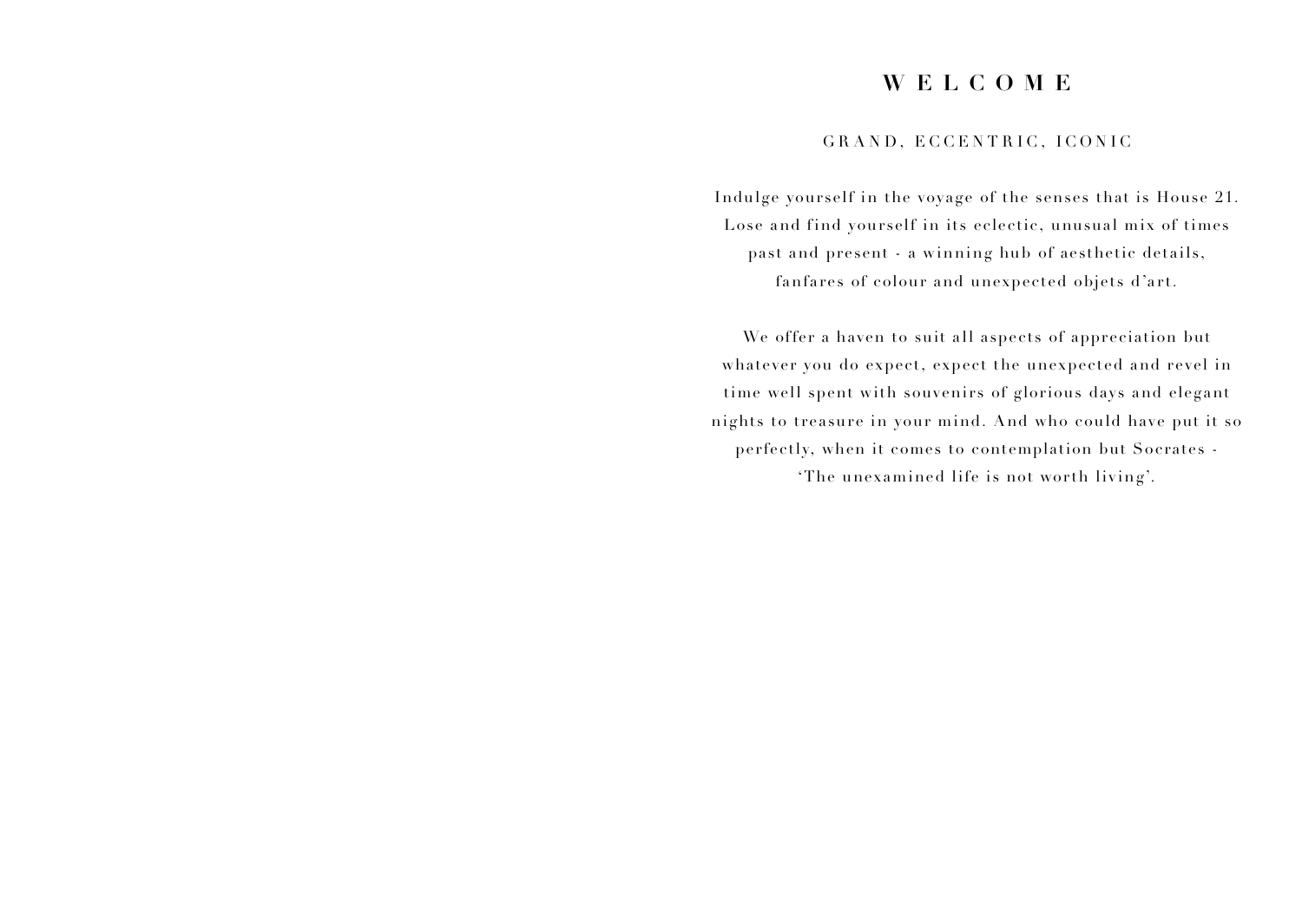### **A l l D <sup>a</sup> <sup>y</sup>**

### **N i b b l e s**

### **S e l e c t i o n**

| Chicken satay, coriander and carrot salad  12                    |
|------------------------------------------------------------------|
|                                                                  |
|                                                                  |
|                                                                  |
| Wild mushroom slider, harissa yoghurt,                           |
| Burrata, Isle of Wight tomatoes, balsamic caviar <sup>V</sup> 16 |
| Beef teriyaki, fillet steak medallions with teriyaki sauce  18   |
| Salt and pepper squid, chilli and coriander 12                   |
| Kuro prawns, kimchi mayonnaise, togarashi spice mix  12          |
| 'Nduja croquettes, tomato sauce, roasted garlic aioli 12         |

### **S o m e t h i n g s w e e t**

| Trio of chocolate brownie bites, |  |
|----------------------------------|--|
|                                  |  |
|                                  |  |

### **S o m e t h i <sup>n</sup> <sup>g</sup> f o r L <sup>a</sup> t e r**

### *served from midnight - 2am*

| Kuro prawns, kimchi mayonnaise, togarashi spice mix  12 |  |
|---------------------------------------------------------|--|
|                                                         |  |
|                                                         |  |
| Wild mushroom slider, harissa yoghurt,                  |  |
| Salt and pepper squid, chilli and coriander 12          |  |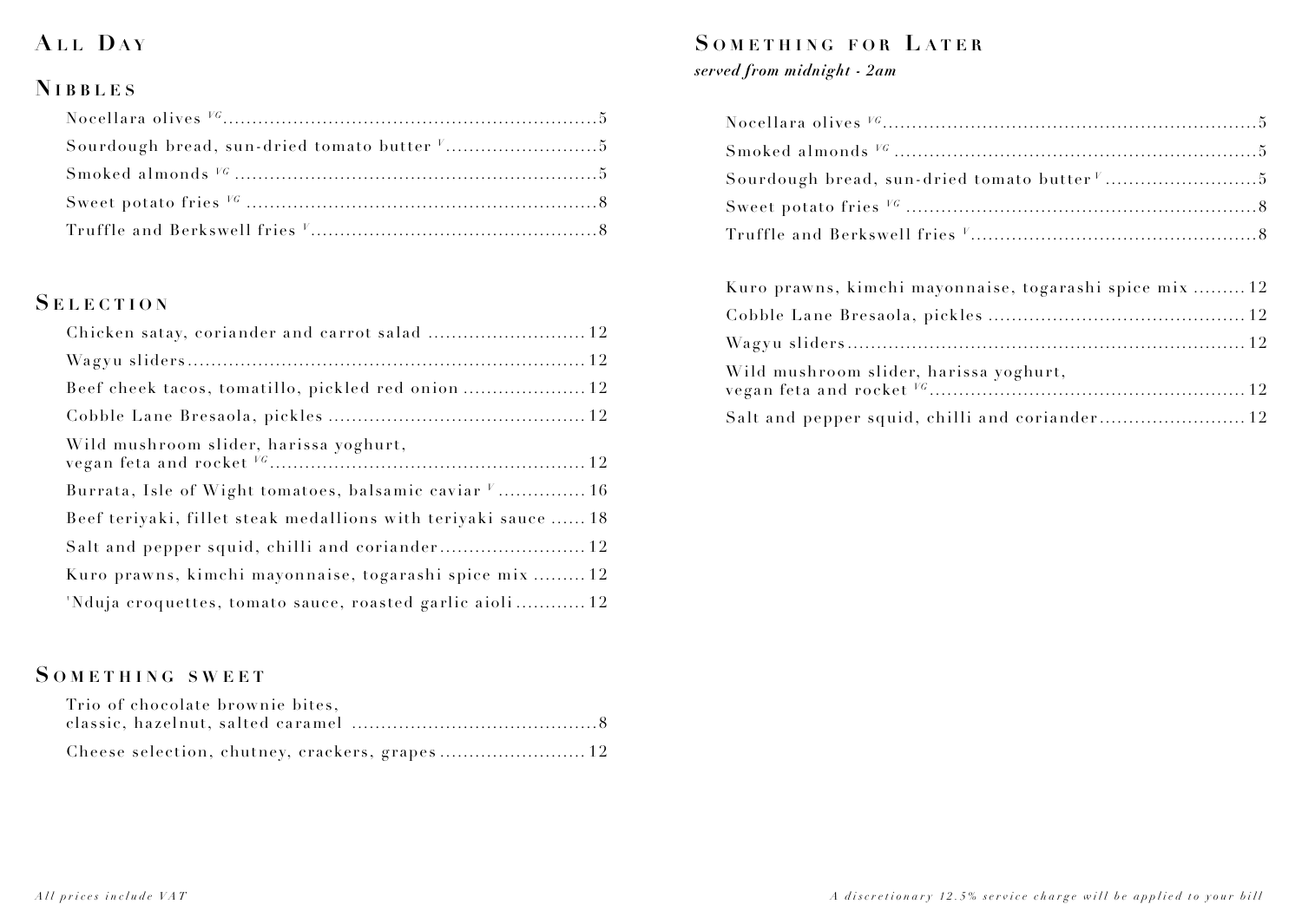### **OUR COCKTAILS H21**

### LIFE IS TOO SHORT TO BE TAKEN SERIOUSLY - *O.W.*

Nostaglia for a bygone age of cocktails and music, timeless style and elegance are all encapsulated in the atmosphere and exquisite cocktails of House 21.

### **T h e U l t i m <sup>a</sup> t e G & T E x p e r i e <sup>n</sup> c e**

### *Add your mixer 3*

### **B i t t e r p a i r i n g**

| Please choose from our bitters selection |                  |
|------------------------------------------|------------------|
| Orange Tree                              | Green Strawberry |
| Smoke and Oak                            | Aromatic Bitters |
| Kola                                     | Tonic Bitters    |
| Pineapple Star Anise                     | Lime Leaf        |
| Black Pepper Cardamom                    |                  |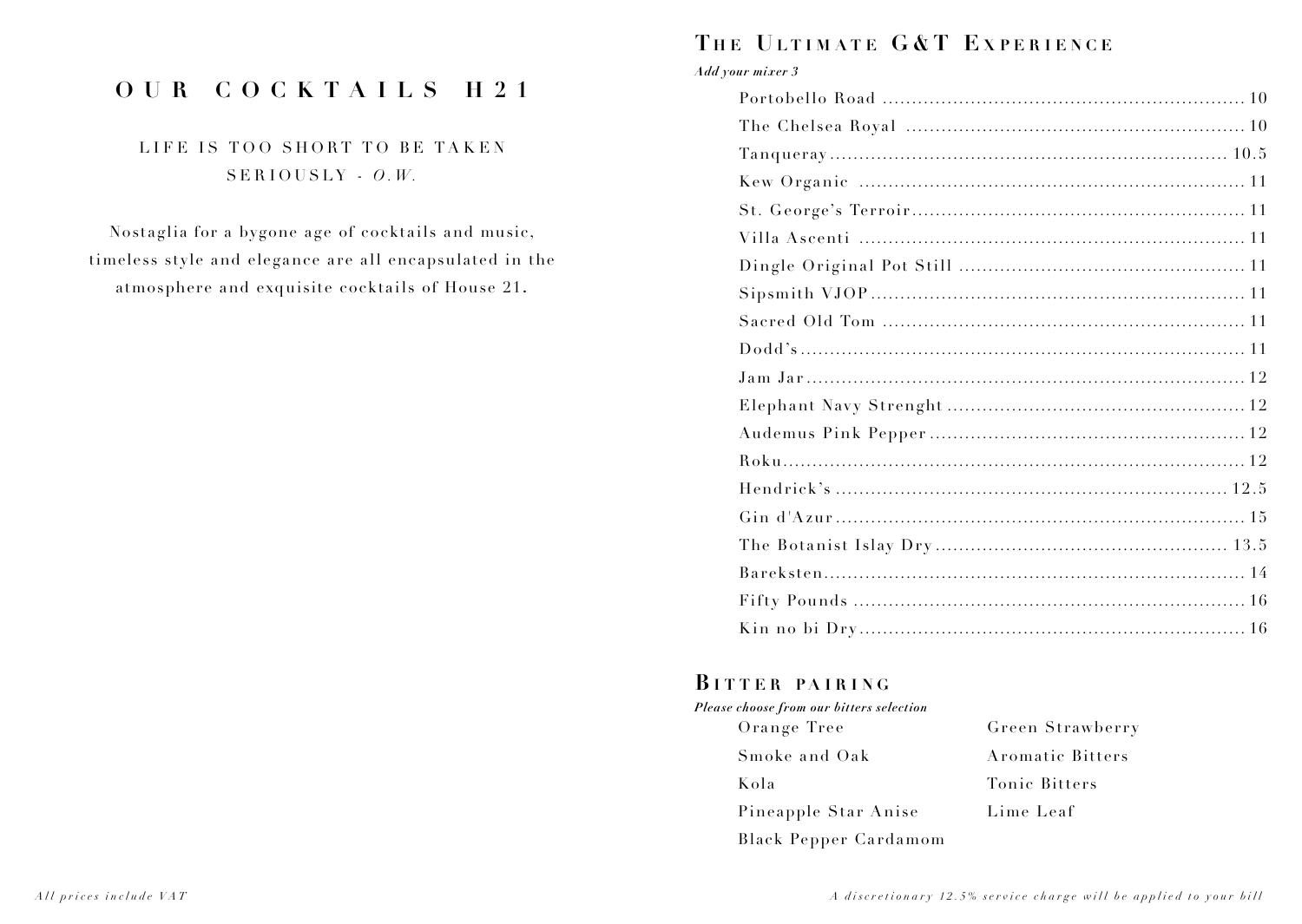### **O <sup>u</sup> <sup>r</sup> Fa v o <sup>u</sup> r i t e s**

|                  | Clarified pineapple juice infused with coconut purée, Pampero Especial,                 |
|------------------|-----------------------------------------------------------------------------------------|
| kola bitters     |                                                                                         |
|                  | A smooth Piña Colada which was perfect after dinner delight on the veranda,             |
|                  | far from the pace of The Palace.                                                        |
|                  |                                                                                         |
| watermelon tonic | Ketel One Vodka, sherbet, pineapple and star anise bitter, cucumber and                 |
|                  | All the scents and flavours of a playful picnic date in Brighton.                       |
|                  |                                                                                         |
|                  | Johnnie Walker Black, grapefruit juice, rose Champagne syrup, orange                    |
|                  | marmalade, black pepper and cardamom bitters, ms foamer                                 |
|                  | Just to make sure a gentleman regained his strength before departure.                   |
|                  | A better for breakfast than eggs and a sausage.                                         |
|                  |                                                                                         |
|                  | Villa Ascenti Rosa, crème de pêche, lime juice, botanical honey water, Ms. foamer       |
| bitter           |                                                                                         |
|                  | A twist on the classic Perfect Lady. This sweet & sour aromatic drink combines spicy    |
|                  | and floral notes as a crystal which changes colour with time. A perfect Lady would have |
|                  | become a sophisticated tramp after a few of this perfect potion.                        |

The Socialite................................................................... 17

Tanqueray, elderflower cordial, Chambord, Moët & Chandon

*Elegance, wit and gossip can only be matched by a person who knows her gin and champagne. That person would sip not imbibe, while teasing and conquering that something special.*

### **O <sup>u</sup> <sup>r</sup> Tw i s t s**

| Ketel One, Mozart white, vanilla syrup, lime cordial                |
|---------------------------------------------------------------------|
| Casamigos Blanco, Kahlua, vanilla syrup, espresso                   |
| Glenmorangie 10yo, pear syrup, Angostura bitters, Peychaud's bitter |
| Tanqueray, Belsazar rosé, Campari                                   |
| Chilli infused Don Julio Blanco, agave, lime                        |

### **S h o t s**

| Belvedere, vanilla syrup, espresso                      |  |
|---------------------------------------------------------|--|
|                                                         |  |
| Don Julio Blanco, pineapple juice, grenadine            |  |
|                                                         |  |
| Ketel One, passion fruit syrup, vanilla, Moët & Chandon |  |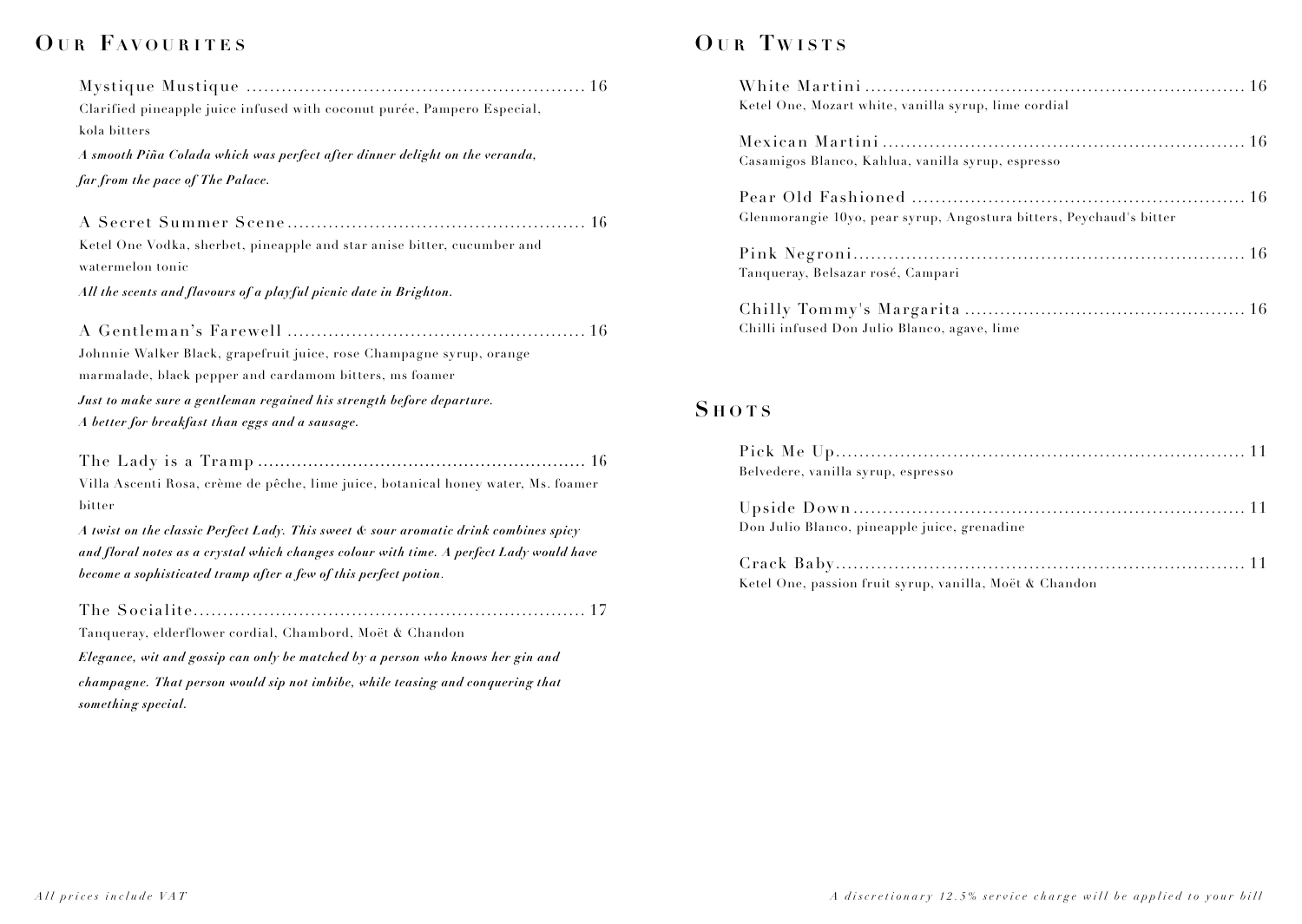### **M o c k t <sup>a</sup> i l I <sup>s</sup> T h e H e r o**

 The Secret Garden .......................................................... 10 Citrus Sherbet, Kaffir lime leaves, thyme and lemon balm, double lemon  *It's good to take a break and enjoy a quiet stroll through the garden. Even Royalty wearies of too much frugality, from time to time.*

 Spirit Cleanser ................................................................ 10 Green tea, cranberry juice, honey, citric acid solution, ginger beer *Being fabulous is not always easy. So a lady has to take a moment for herself. There's nothing better for this, than green tea with ginger beer.* 

 Sometimes an Angel ........................................................ 10 Botanical honey, lime juice, orange juice, slim line tonic

*There was a man, walked in the bar and asked for a glass of milk!*

## **<sup>E</sup> <sup>n</sup> g l i s h <sup>S</sup> <sup>p</sup> <sup>a</sup> r k l i <sup>n</sup> <sup>g</sup>** *glass btl*

|                                           | giuss vii |  |
|-------------------------------------------|-----------|--|
| Hattingley Valley 'Classic Reserve',      |           |  |
|                                           |           |  |
| Hattingley Valley 'Classic Reserve' Rosé, |           |  |

Hampshire, England NV ................................ 1 8 ... 8 0

### **C <sup>h</sup> <sup>a</sup> m p <sup>a</sup> <sup>g</sup> <sup>n</sup> <sup>e</sup>**

| Moët & Chandon Rosé, NV  22110         |
|----------------------------------------|
| Ruinart Blanc de Blanc Brut, NV  29180 |
|                                        |
| Dom Pérignon, Vintage 2012320          |
|                                        |

### **W h i t e**

|                                                                                        | $glass \t btl$ |  |
|----------------------------------------------------------------------------------------|----------------|--|
| Vinho Verde 'Escolha', Solar das Boucas,                                               |                |  |
| Chenin Blanc 'Free Run Steen',<br>MAN Family Wines, Western Cape, S.A 2021  10 38      |                |  |
| Sauvignon Blanc, 'Fumées Blanches',<br>Languedoc-Roussillon, France 2020  11 44        |                |  |
| Albariño, Tambora,<br>Rias Baixas, Galicia, Spain 2021  13 50                          |                |  |
| Gavi di Gavi, Magda Pedrini,                                                           |                |  |
| Chablis, J.P et Alexandre Ellevin,                                                     |                |  |
| Sancerre, 'Cuvee Henri Du Vernoy',<br>Guillopées, Loire, France 2020  17 67            |                |  |
| Pouilly Fuisse 'Vieilles Vignes',<br>Dom. Guerrin & Fils, Burgundy, France 2019 18  72 |                |  |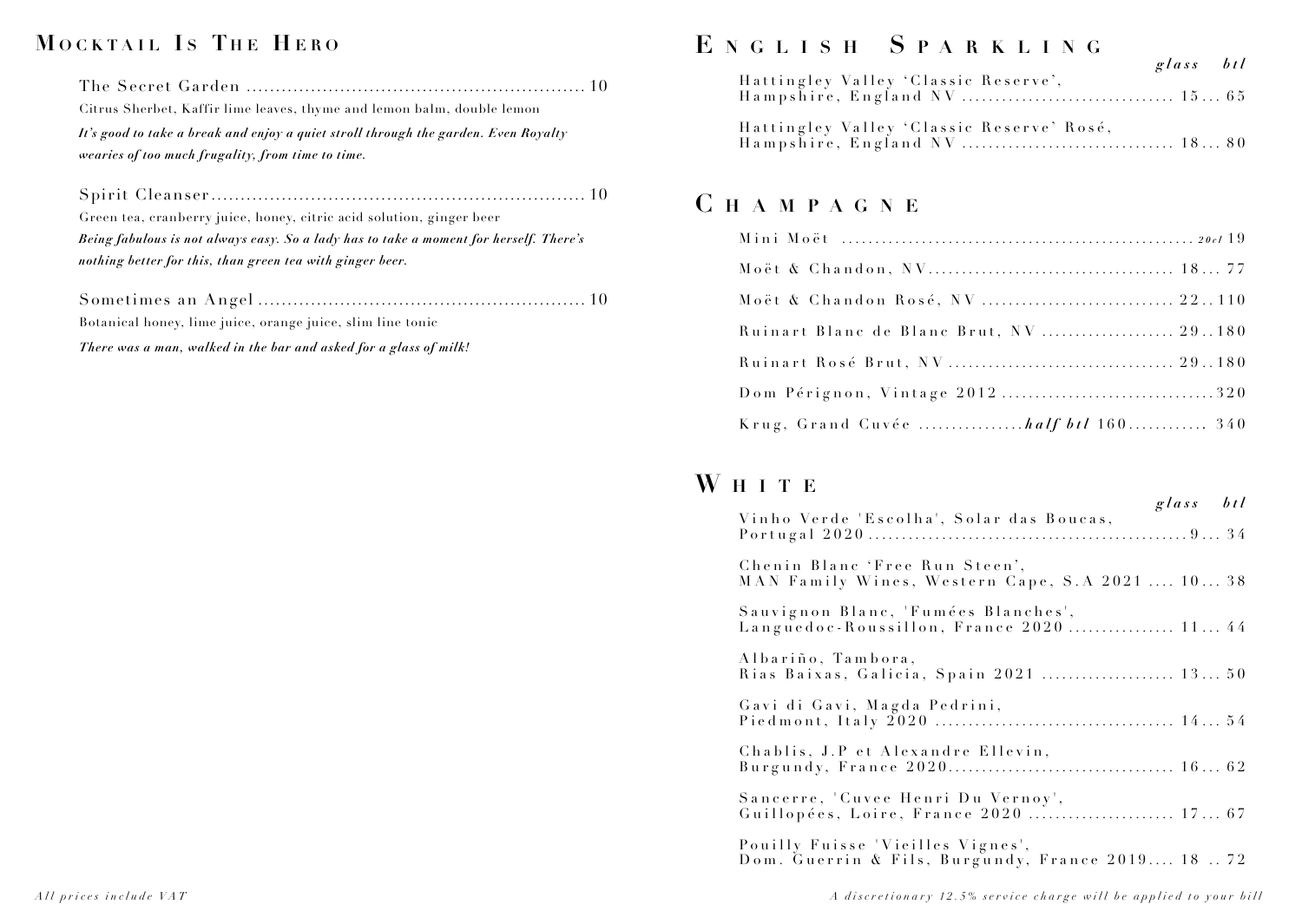## **R o s <sup>É</sup>**

| Les Quatre Tours 'Classique Rose'<br>Côtes de Provence, France 2020 11 45 |  |
|---------------------------------------------------------------------------|--|
| Château Val Joanis, Cuvée Prestige Josephine,                             |  |
| Whispering Angel, Château d'Esclans                                       |  |

| R E D                |                                                                              | $glass \t btl$ |  |
|----------------------|------------------------------------------------------------------------------|----------------|--|
|                      | Barbera 'Amonte', Volpi,                                                     |                |  |
|                      | 'Mountain Red' Thelema, Stellenbosch,                                        |                |  |
| Shiraz, Tar & Roses, | Heathcote, Australia 2018 12 46                                              |                |  |
|                      | Rioja Reserva, Vega Caledonia,                                               |                |  |
|                      | Merlot, Cailleteau Bergeron, Blaye,<br>Côtes de Bordeaux, France 2019  14 55 |                |  |
|                      | Tempranillo 'Abba', Bodegas Francisco Casas,                                 |                |  |
|                      | Pinot Noir 'Bourgogne', Dom. Nudant,                                         |                |  |
|                      | Malbec, Terrazas de Los Andes,                                               |                |  |
|                      |                                                                              |                |  |

### **S t i c k i e s**

| Sauternes, Châteaux Roumieu, France 2016 13 85 |  |
|------------------------------------------------|--|
| Tawny 10 Year Old $(750ml)$                    |  |
|                                                |  |

### **D <sup>r</sup> <sup>a</sup> f t B e e r**

| BEERS & CIDERS                           |
|------------------------------------------|
|                                          |
|                                          |
|                                          |
|                                          |
| NATURAL MINERAL WATER                    |
|                                          |
| SOFT DRINKS AND MIXERS from Double Dutch |
|                                          |
|                                          |
|                                          |
|                                          |
|                                          |
|                                          |
|                                          |
|                                          |
|                                          |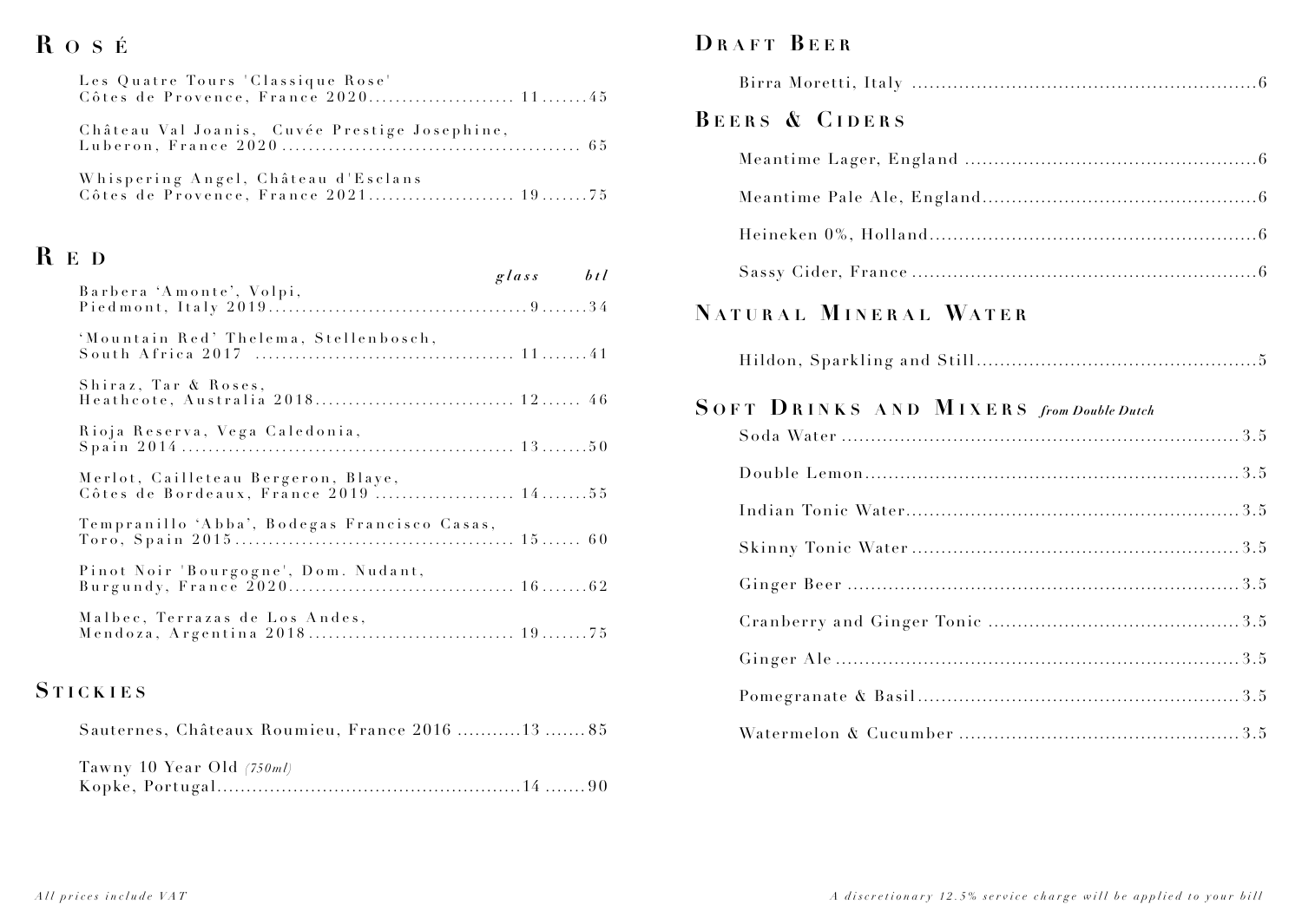### $F$  **R E SH** JUICE

### **P i c k y o u r P o t** *from Whittard of Chelsea*

### **C o f f e e**

### **R <sup>u</sup> <sup>m</sup>**

| Diplomatico Reserva Exclusiva, Venezuela  15 |
|----------------------------------------------|
|                                              |
|                                              |
| $V$ O D K A                                  |
|                                              |

| $\cdots$ |
|----------|
|          |
|          |
|          |
|          |
|          |

### **Wh i s k y**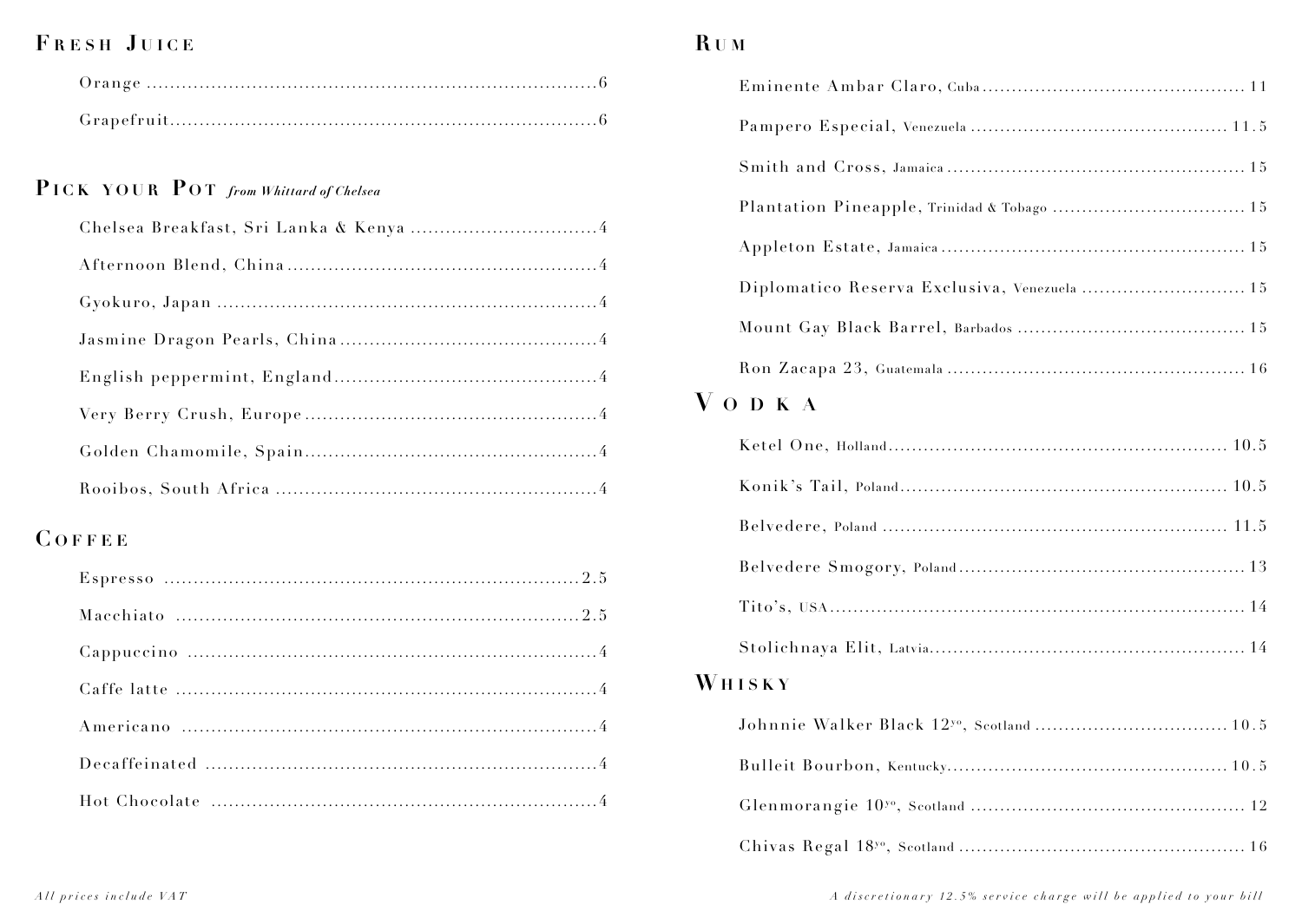| TEQUILA |
|---------|
|         |

Patron Anejo, Mexico ......................................................... 19

### **C o g na c & B r and y**

| Baron de Sigognac Armagnac 10yo, France 14 |  |
|--------------------------------------------|--|
|                                            |  |
|                                            |  |
|                                            |  |
|                                            |  |

### **SPIRIT BOTTLES**

| G I N      |         |
|------------|---------|
|            |         |
|            |         |
|            |         |
|            | VODKA   |
|            |         |
|            |         |
|            |         |
|            | TEQUILA |
|            |         |
|            |         |
|            |         |
|            |         |
| <b>RUM</b> |         |
|            |         |
|            |         |
|            |         |
|            | COGNAC  |
|            |         |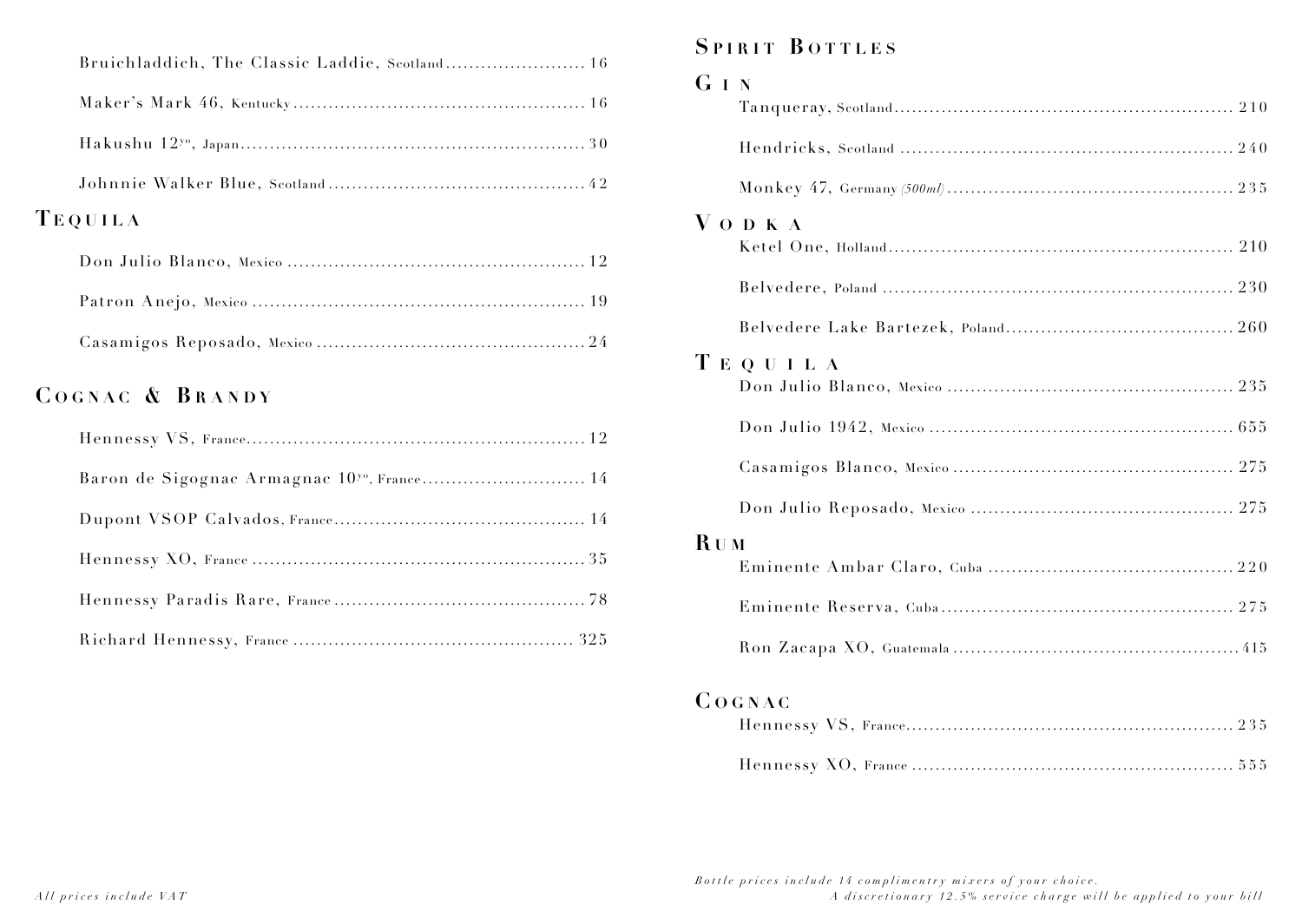### SPIRIT BOTTLES

### **A m e r i c an Wh i s k y**

### **J a p an e s e Wh i s k y**

### $S$  **i n g l e M a LT WHISKY**

### **B l e nd e d Wh i s k y**

## **H o m e H o u s e C i g a r s , 5 d i f f e r e n t s t y l e s**

| Lady Portman Petit Corona  16<br>Creamy, strong affogato espresso vanilla notes with medium<br>mild finish and after taste of fig leaves. Recommended to<br>smoke at the right tempo, don't leave it to burn alone.                                                                                           |  |
|---------------------------------------------------------------------------------------------------------------------------------------------------------------------------------------------------------------------------------------------------------------------------------------------------------------|--|
| Kumquat and sweet cedar wood, bitter almond notes with<br>a yoghurt fragrance, toasted marzipan with a cocoa bean<br>after taste                                                                                                                                                                              |  |
| Cinnamon stick, ginger candy and smoked pine cone flavour,<br>rich leathery texture. Dry raisin and bread pudding after<br>notes.                                                                                                                                                                             |  |
| Special tobacco blend fermented in old rum barrels. Flavours<br>of fermented coconut water, keeping the palate moist, full<br>aromas of old rum barrels with quince marmalade and ber<br>gamot freshness wrapped in sweet spice that one gets through<br>the subtle draw. A gentle discovery for connoisseurs |  |
| White pepper, cardamom, sweet baked William pears. Has a<br>cool draw! A perfect start to an evening with a round sticky<br>aniseed mouthful.                                                                                                                                                                 |  |